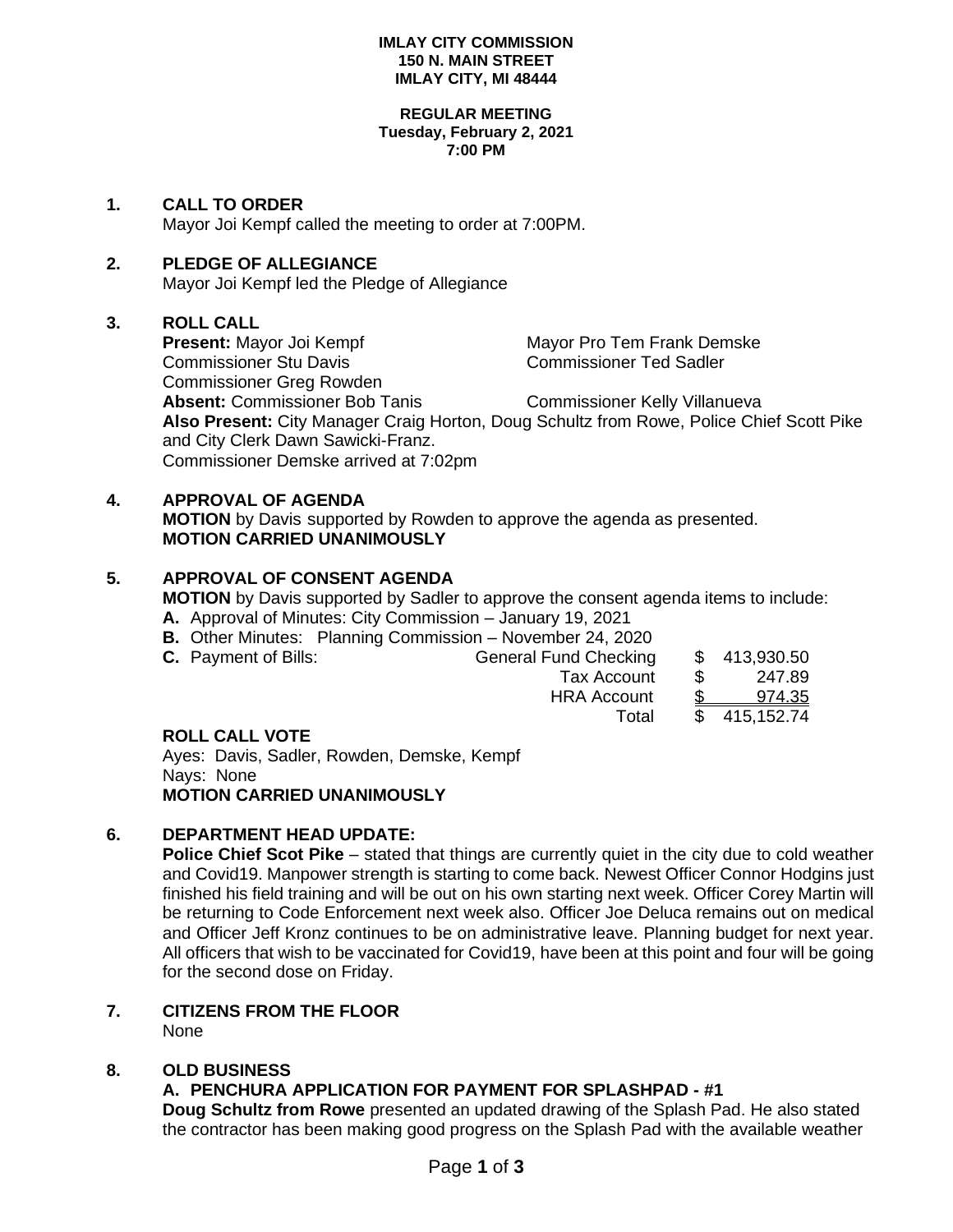#### **IMLAY CITY COMMISSION 150 N. MAIN STREET IMLAY CITY, MI 48444**

#### **REGULAR MEETING Tuesday, February 2, 2021 7:00 PM**

to date. Schultz also informed the council that the plumbing is installed and stubbed up ready for the controls to be installed. All equipment has been delivered and ready to install. Schultz gave accolades to the City of Imlay City DPW for their help and cooperation in moving the shed. Spring wrap up should be done pretty quickly. An update was sent to the Department of Natural Resources for a progress report which is required for payment of the reimbursement grant to the City of Imlay City. Minimal landscaping is required by the contractor for the project to be finished.

**MOTION** by Davis supported by Rowden to approve the payment Application Number: 1 to Penchura LLC in the amount of \$176,469.30 for the Splashpad.

#### **ROLL CALL VOTE**

Ayes: Davis, Rowden, Sadler, Demske, Kempf Nays: None

# **MOTION CARRIED UNANIMOUSLY**

## **B. WORK SESSION DISCUSSION**

**Mayor Kempf** stated that a new date needed to be set for the Commission Work Session because some could not make the previous date planned. Dates that are being considered are Wednesday, February 17, 2021, Thursday, February 25, 2021 or Thursday, March 4, 2021. A final date will be set once all commissioners are contacted and agree on a date. This meeting will be at 6pm.

# **NO MOTION, DISCUSSION ONLY**

## **9. NEW BUSINESS**

# **A. TREE REMOVAL BID**

Included in the commission packet is a recommendation from DPW Superintendent Ed Priehs to award the tree removal bid for the removal of nine trees in the city, to Kappen Tree Service of Cass City, MI in the amount of \$5,450.00.

**MOTION** by Davis and supported by Sadler to accept the bid from Kappen Tree Service of Cass City, MI in the amount of \$5,450.00 at the recommendation of DPW Superintendent Ed Priehs as presented.

## **ROLL CALL VOTE**

Ayes: Davis, Sadler, Rowden, Demske, Kempf Nays: None **MOTION CARRIED UNANIMOUSLY**

# **B. USDA RURAL DEVELOPMENT GRANT-POLICE CAR PURCHASE**

**Police Chief Scott Pike** presented a need for a new police vehicle due to one or two cars that need to be replaced. The USDA Rural Development Grant will be for 55% of the purchase. Pike stated that a pickup truck has been needed for a long time and will be primarily used by the Code Enforcement Officer. Three bids were received, one Ford, one Chevrolet and one Dodge. The Dodge bid came back the lowest. This vehicle will be 4WD, be outfitted with lights and decals as necessary and include a prisoner cage in the back seat. The total cost is approximately \$51,150 with \$28,000 from the grant and requesting \$23,018 from Imlay City to be approved by council in order to file for the grant. This would be ordered in July to coincide with FY 2021-2022 budget.

**MOTION** by Davis and supported by Sadler to approve the application for the USDA Rural Development Grant of \$28,000 by the police department and in addition accept the bid from LaLonde for the Dodge pickup with necessary equipment installed at a cost to the city of \$23,018 as presented.